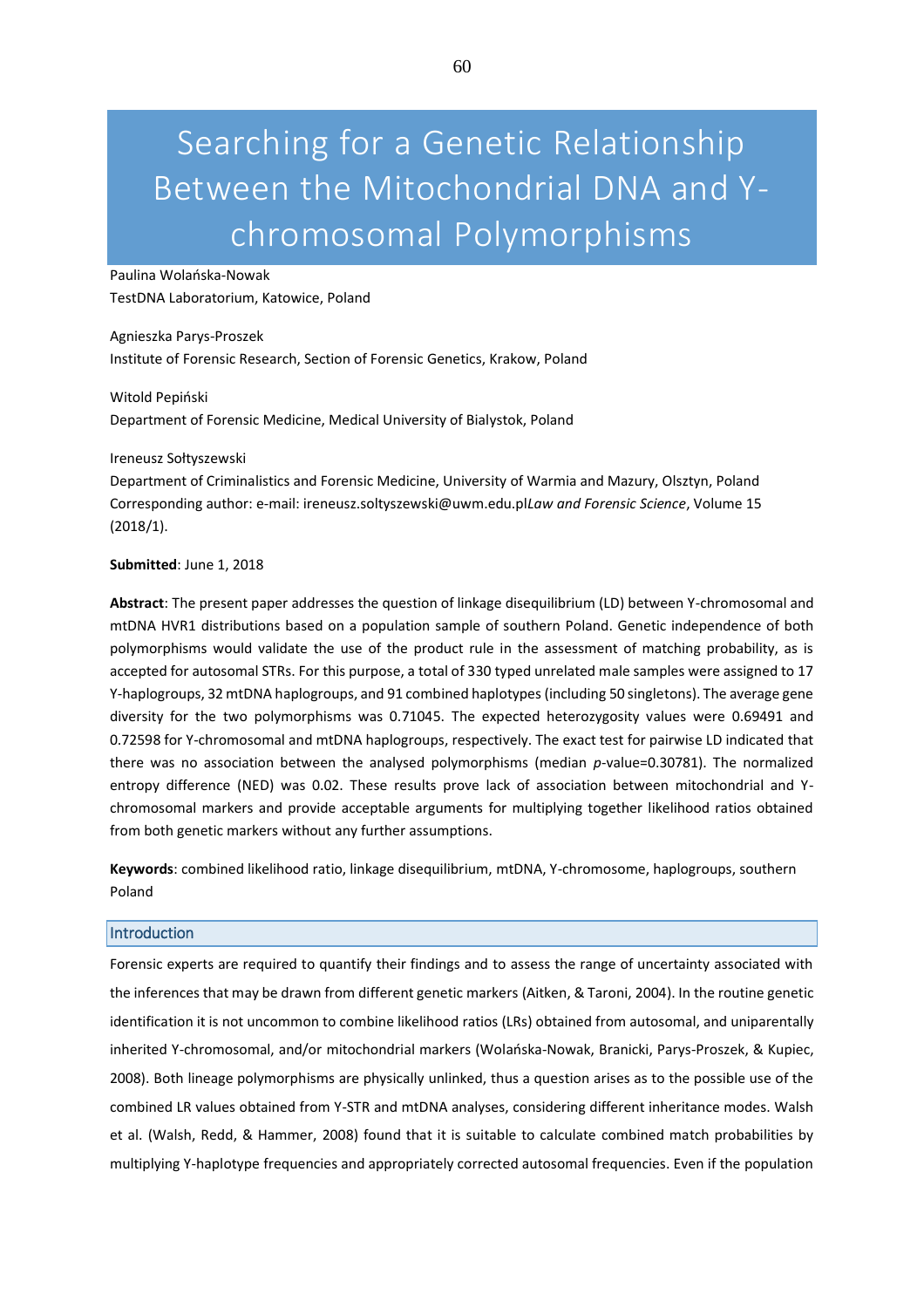substructure is present based on autosomal markers (coancestry coefficient *θ>*0.01), the additional effect due to the autosomal conditioning in a Y-chromosome match is low (*θ≈*0.02-0.04) and the decrease in the combined LR is negligible. Population data demonstrated that the lineage markers occasionally present lower homogeneity in the geographic dispersion when compared to that of autosomal markers (Bardo et al., 2013; Brion et al., 2004). Hence, the levels of possible Y-chromosomal and mtDNA disequilibria (or lack there-of) should be empirically quantified, rather than assumed in the population of interest (Zaykin, Pudovkin, & Weir, 2008). The autosomal DNA estimate is based on the product rule. On the other hand, mtDNA or Y-haplotype estimates are based on frequency counts in reference databases, thus their product may provide the primary assessment of the combined match probability. This approach is problematic in terms of the information inherent both in the Yhaplotype and the mitotype that may contain strong bias to the population of origin, hence combining different types of genetic markers should be based on appropriate local databases (Buckleton, Krawczak, & Weir, 2011; Cockerton, McManus, & Buckleton, 2012). The value of DNA evidence may be updated by developing the nuclear DNA estimate using the subpopulation formula of Balding and Nichols, and an appropriate *θ* estimate for lineage markers, respectively (Balding & Nichols, 1994; Buckleton, Triggs, & Walsh, 2005; Roewer et al., 2000).

$$
\theta_{mt} + (1 - \theta_{mt}) \frac{(count_{mitotype} + 2)}{N_{mt database} + 3}
$$

and

$$
\theta_{Y-STR} + (1 - \theta_{Y-STR}) \frac{(count_{Y haplotype} + 2)}{N_{Y database} + 3}
$$

where *θmt –* the coancestry coefficient for the mtDNA estimate; *θY-STR* – the coancestry coefficient for the Y-STR estimate.

The subject of theta estimates for the Polish populations was discussed elsewhere (Pepinski et al., 2004a; Pepinski et al., 2004b; Wolańska-Nowak, 2000; Wolańska-Nowak, 2007; Wolańska-Nowak, Branicki, Parys-Proszek, & Kupiec, 2009; Wolańska-Nowak, Parys-Proszek, & Sołtyszewski, 2014). Similarly to autosomal markers, the higher the *θ* estimate for Y-chromosomal and mtDNA haplotypes, the lower the value of DNA evidence. Thus, if disequilibrium is expected between these markers, LR should not be calculated by a product rule. The combined likelihood ratio (*LRcomb*) on the hypothesis that the suspect's DNA is in the evidence may be computed as below:

$$
LR_{comb} = \frac{\Pr(E_A, E_{Y-STR}, E_{mIDNA}|H_p)}{\Pr(E_A, E_{Y-STR}, E_{mIDNA}|H_d)} = \frac{1}{\Pr(E_A|E_{Y-STR}, E_{mIDNA}, H_d)\Pr(E_{Y-STR}|E_A, E_{mIDNA}, H_d)\Pr(E_{mIDNA}|E_A, E_{Y-STR}, H_d)}
$$
mosome

haplotypes;  $H_p$  – hypothesis that the evidence comes from the suspect's relative;  $H_d$  –hypothesis that the evidence comes from a random, unrelated person. <sup>−</sup> <sup>−</sup>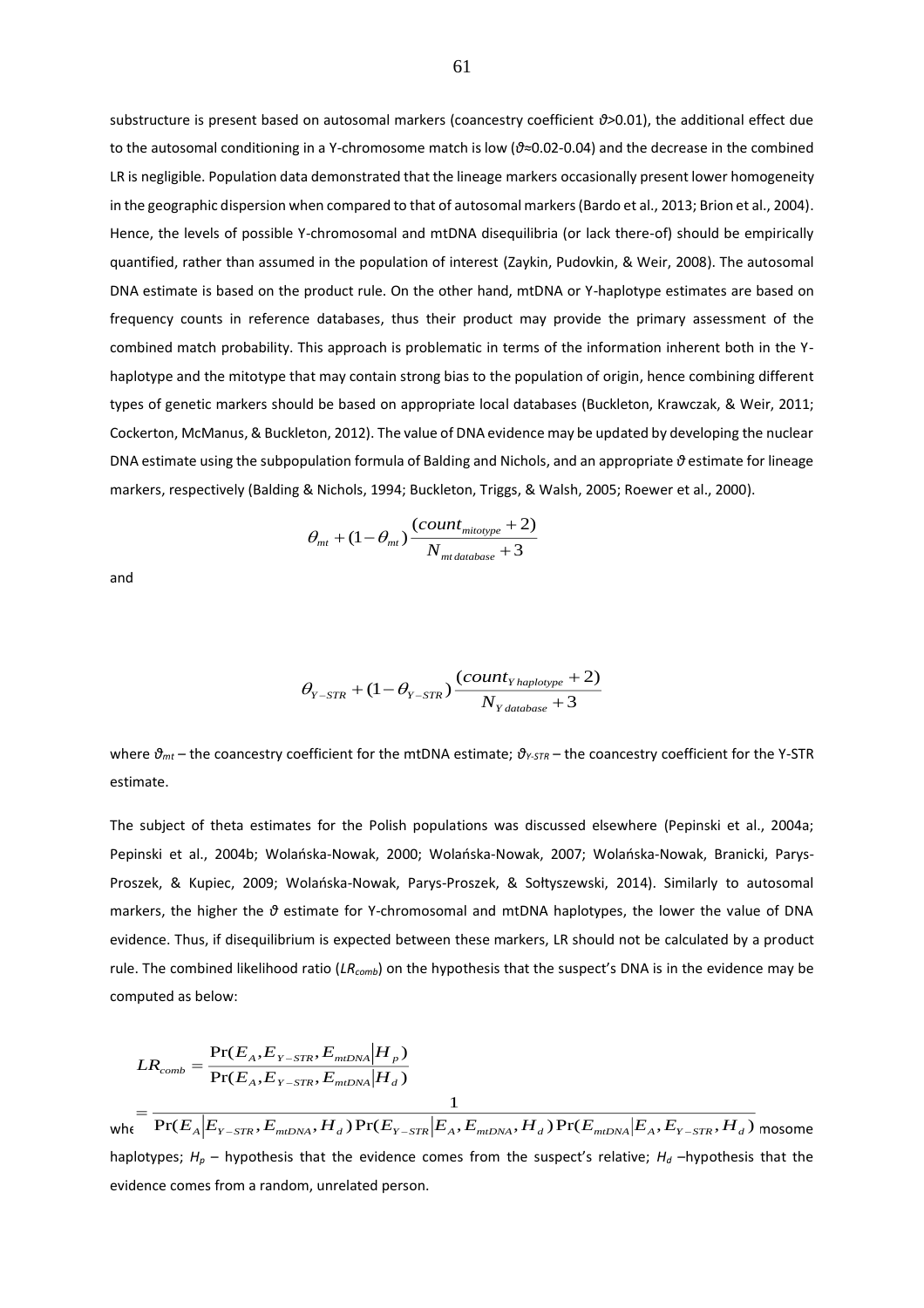Considering a possible substructure in the Polish population (Wolańska-Nowak, 2000; Wolańska-Nowak, 2007) the objective of the study was to verify empirically the presence of pairwise LD between mtDNA haplogroup, Yhaplotypes, and Y-haplogroup distributions that would give rationale for using the following formula:

$$
LR_{comb} = \frac{\Pr(E_A, E_Y, E_M | H_p)}{\Pr(E_A, E_Y, E_M | H_d)} \approx \frac{\Pr(E_A | H_p)}{\Pr(E_A | H_d)} \frac{\Pr(E_Y | H_p)}{\Pr(E_Y | H_d)} \frac{\Pr(E_M | H_p)}{\Pr(E_M | H_d)}
$$

# 2. Material and methods

#### 2.1. Haplogrouping the samples

Mitochondrial HVR1, and Y-haplotypes were analysed in 330 unrelated male samples from southern Poland. Surname repetition was avoided and used as a criterion for non-relatedness. DNA was extracted with Qiagen magnetic beads by Biorobot M48 (Qiagen) and quantified using Quantifiler kit (Applied Biosystems) in 7500 Real-Time PCR System. Y-haplotypes were obtained using Yfiler™ PCR Amplification Kit and 3130xl Genetic Analyzer with GeneMapper ID-X v.1.0 software (Applied Biosystems). HVR1 mitotypes were obtained using BigDye Terminator Cycle Sequencing Ready Reaction kit v.1.1 and 3100 Genetic Analyser (Applied Biosystems). Mutations were defined by aligning and comparing with the revised Cambridge Reference Sequence (rCRS) using SeqScape software. In the analysed sample of 330 male individuals more than 50 polymorphic sites were found in the HVR1, hence the data were haplogrouped to decrease the number of polymorphisms and to strengthen the power of the statistical tests. The haplogroups were predicted using a Web-based tool mtDNAmanager (*mtmanager.yonsei.ac.kr*) which allows automatic estimate of the most-probable mtDNA haplogroups based on their control region sequences (Lee et al., 2008). Y-haplogrouping was performed using Athey's Haplogroup Predictor (*hprg.com/hapest5/*) (Athey, 2006).

# **2.2. Statistical analysis**

The pairwise analysis of possible LD between the mtDNA and Y-haplogroups was performed by extension of Fisher's exact test for R×C contingency tables using Arlequin v.3.5 software (*cmpg.unibe.ch/software/arlequin35/*) (Raymond & Rousset, 1995). A total of 100,000,000 steps were performed in the Markov chain following 10,000 dememorization steps (the initial burn-in for the Markov sampler). Data for the input files were set in two formats: I. mtDNA haplotypes vs. Y-haplogroups; II. mtDNA haplogroups vs. Yhaplotypes. As an additional measure of the association between haplogroup variants the concept of Shannon entropy was introduced (Siegert, Roewer, & Nothnagel, 2015). It is defined as an expected value of the information content of a discrete random variable. Assuming that a haplogroup is a discrete random variable taking a finite number of possible variants with probabilities *p(x1, 2 ….xn)*, respectively, a number that indicates the amount of uncertainty can be determined, thus function *H* may be interpreted as the uncertainty associated with the event that a haplogroup = *xi*.

$$
H = -\sum_{i}^{n} p(x_i) \times \ln p(x_i)
$$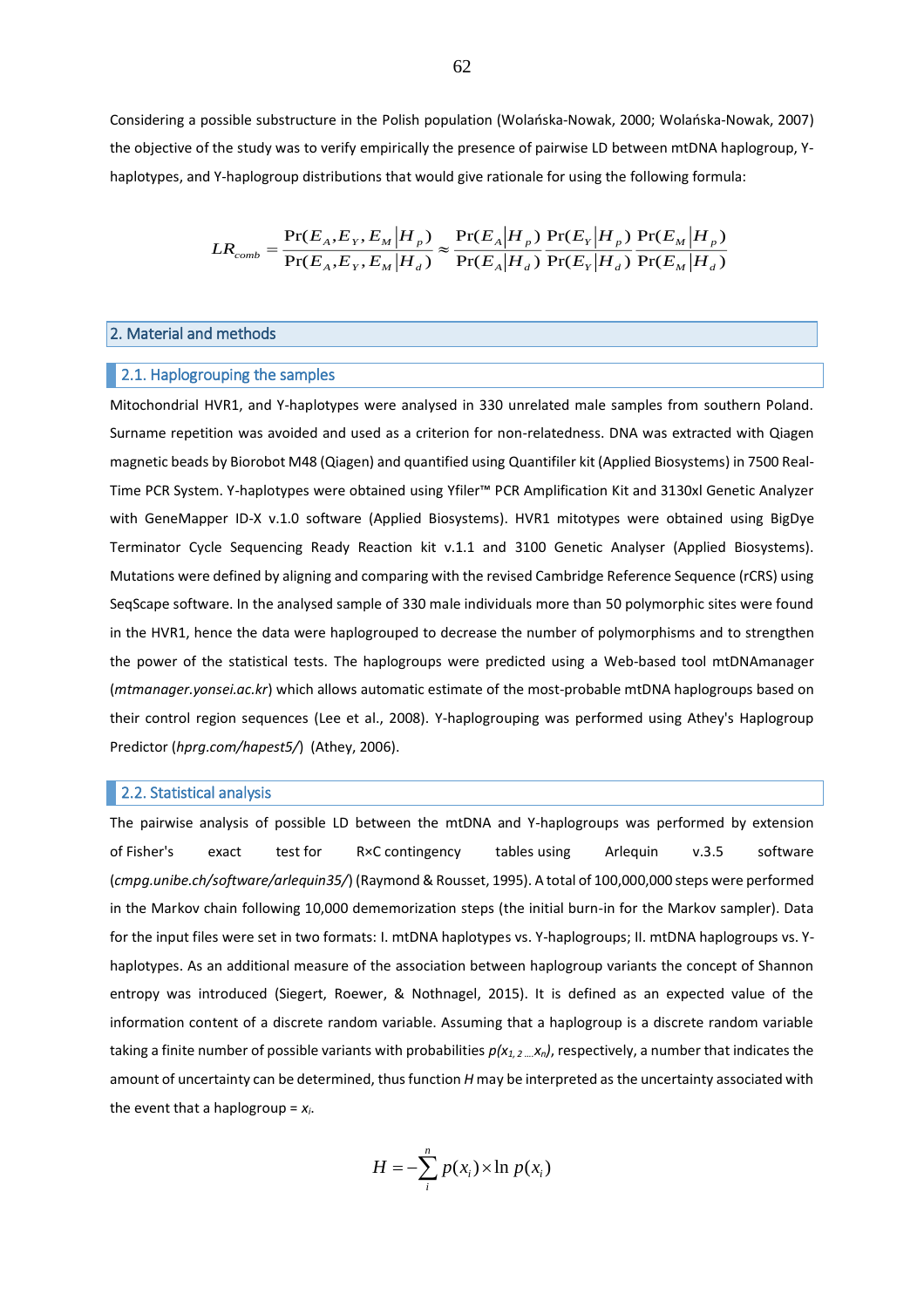where:  $H$  – entropy;  $p(x_i)$  – the relative frequency of *n* haplogroup(s) variants.

The probability value  $p(x_i)$  is inversely related with the uncertainty (*planetcalc.com*/2476/). This concept also allows describing the association of variants between two different haplogroups (mtDNA and Y-chromosomal) by use of the Normalized Entropy Difference (NED) (Siegert, Roewer, & Nothnagel, 2015), which is defined as:

$$
NED_{mtDNA,Y} = 2 \times \frac{(H_{mtDNA} + H_Y) - H_{mtDNA,Y}}{H_{mtDNA} + H_Y}
$$

Where: *H<sub>mtDNA</sub>* and *H<sub>Y</sub>* – entropies for mtDNA and Y-haplogroups, respectively; *NED<sub>mtDNA,Y</sub>* – the combined entropy of both polymorphisms.

 $H_{mtDNA}$  +  $H_Y$  equals the expected entropy under stochastic independence of the two estimates, and thus equals the maximum possible entropy of both lineage markers, hence NED equals 0.

## 3. Results and discussion

# 3.1. Frequency of the mtDNA and Y-haplogroups

To assess the relationship between mtDNA, and Y-STR data we decided to haplogroup results to reduce the number of genetic variants. For this reason only HVR1 data were considered. Budowle et al. (2009) noticed that the estimates became lower as more polymorphic markers were used and each haplotype became less frequent or even unique in the dataset. Within the analysed population sample 32 mitochondrial, 17 Y-chromosomal, and 91 combined haplogroups (including 50 singletons - all combinations with a frequency of 0.0033) were observed. The average combined gene diversity was 0.71045+/-0.48157). The expected "gene diversity" values for mtDNA, and Y-haplogroups were 0.72598 and 0.69491, respectively. The results are presented in Tables 1 and 2. The most frequent mtDNA haplogroups in the analysed population were: H, H5, and HV0 (frequencies of 0.50909, 0.06667, and 0.06364, respectively). Haplogroup H also accounts for 40-50% of mtDNA pool in most of European populations (Roostalu et al., 2007) (Table 1, see attachment).

We were aware that a precaution is required when using Athey's Haplogroup Predictor, since Muzzio et al. (2011) reported a 4.8 % error in the Y-haplogroup prediction for Nicaraguan population data. In our opinion however, this was due to excluding the most population-sensitive markers DYS385I and DYS385II from their calculations. The most frequent Y-haplogroups were: R1a, R1b, and I2a (frequencies of 0.51818, 0.15758, and 0.06667, respectively). These results are concordant with those obtained by Peričić et al. (2005). According to the survey of Y-haplogroups within minorities and subpopulations of Poland, the *θ* coefficient ranged from 0.004 among Upper Silesians and Polish Highlanders (Wolańska-Nowak, 2007) to 0.309 (Belorussians and Old Believers) (Pepinski et al., 2004a; Pepinski et al., 2004b). Within the same population, *θ* values for lineage markers appear to be higher than those for autosomal markers. This is easily understood, because the effective population sizes for lineage markers are usually ¼ of those for autosomal markers and often significantly lower due to differential reproductive success. Hence Y-STRs are more sensitive to genetic drift resulting in statistically significant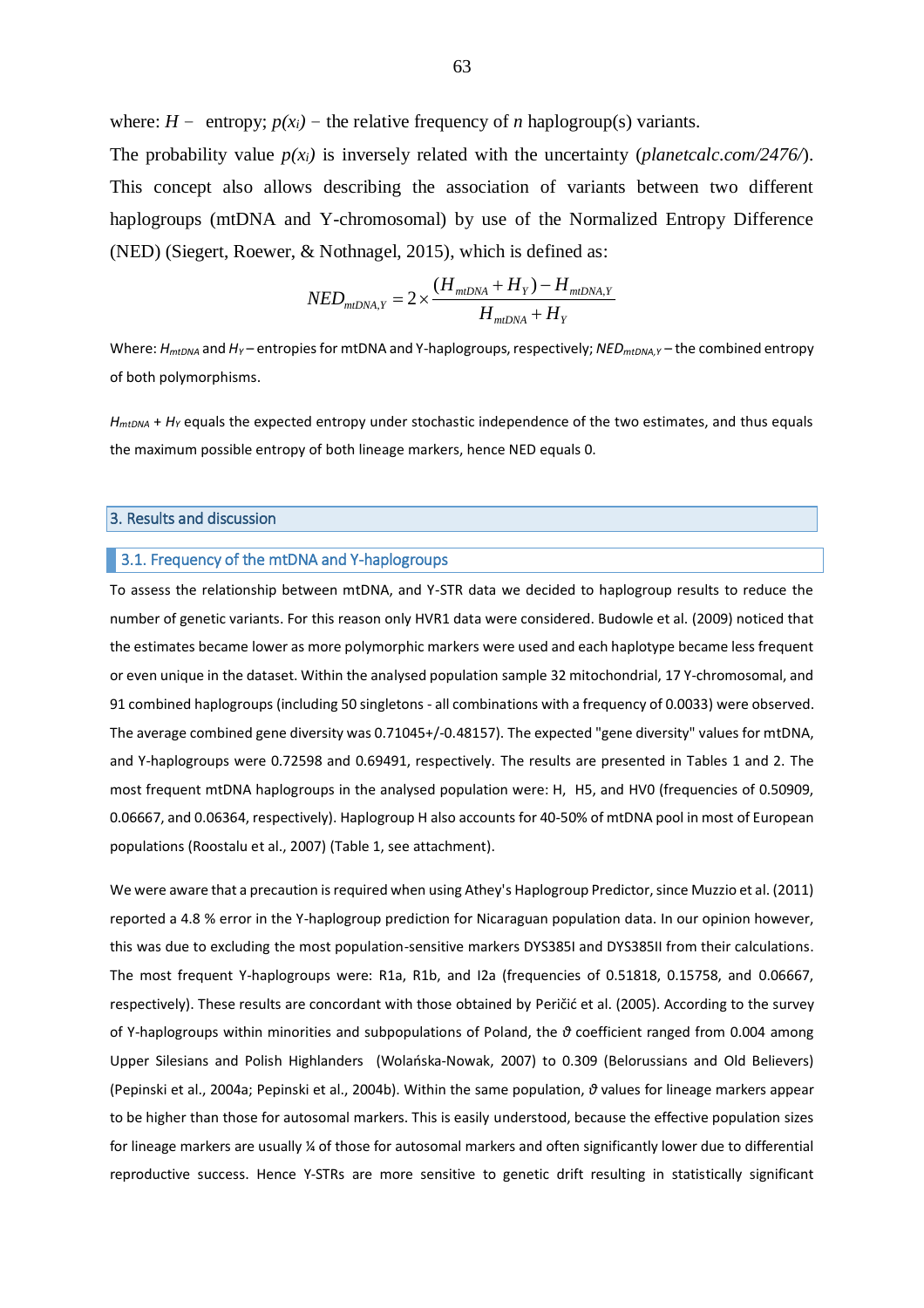interpopulation differences. Due to diverse migration patterns *θ* values for mtDNA and Y-STRs may differ. Unfortunately no data on mtDNA haplogroup frequency distribution over Polish subpopulations are available. (Table 2, see attachment).

Frequency distributions of the combined mtDNA and Y-haplogroups reflect the most common haplogroups in the population of southern Poland: H R1a, H R1b, and HV0 R1a with frequencies of 0.26667, 0.07576, and 0.04242, respectively. Table 3 presents the combined observed haplogroup frequencies. The remaining combinations were found only once with a frequency of 0.0033 each (Table 3, see attachment).

## **3.2. Results of the linkage disequilibrium tests**

Based on the exact test, LD between the mtDNA and Y-haplogroups was insignificant (*p* =0.0500) (Table 4). The median p-value was 0.3078. We assume that inclusion of HVR2 would increase haplogroup diversity, and thus decrease the chance of finding disequilibrium between the markers of interest. Practically, we do not expect it to have any significant effect on our results (Table 4, see attachment).

The additional test performed on LD between the mtDNA and Y-haplotypes also proved the lack of significant association among these markers. The median of the *p*-values was 0.4727. The results are presented in Table 5 (see attachment).

When the concept of Shannon entropy as well as all haplogroup variants were considered, the entropy values were as follows: H<sub>Y</sub>=3.99, H<sub>mtDNA</sub>=3.08, and H<sub>mtDNA,Y</sub>=5.5. Hence, the normalized entropy difference NED=0.444. After confining the analysis to variants of frequencies>0.009 (to avoid biases associated with LD between haplogroups with rare variants) the corresponding values were as follows:  $H_Y=2.22$ ,  $H_{mtDNA}=2.56$ , and H<sub>mtDNA</sub>,y=4.79, with NED=0.02. These results provide additional information about the lack of association between the mitochondrial and Y-chromosomal markers. The STR loci on Y chromosome are physically linked together, so the lack of disequilibrium of mtDNA haplogroups with particular alleles is a further evidence of population independence on frequencies of these markers. On the other hand, at the locus DYS456 of the lowest *p* value (although still >0.05) alleles that reveal certain degree of coupling with rare mtDNA haplogroups are found, which may be explained by their common genealogy (Table 6, see attachment).

In our opinion, both sensitivity of the test for LD used and the sample size are reasonable to address the issues concerning relationship between the lineage markers. Another approach (Buckleton, Triggs, & Walsh, 2005) raised the question however, as to whether the LRs calculated for lineage and autosomal markers may be multiplied together in order to obtain a single value of measure for a genetic evidence. Amorim (2008) challenged the practice of LR multiplication, mainly on the grounds that lineage markers are not individual-specific but are instead shared by the suspect's lineage. He argued that, instead of standard definitions of prosecution and defence hypotheses, *H<sup>p</sup>* and *Hd*:

*H*<sub>p</sub>: The suspect is the source of the evidence

*H*<sup>d</sup>: The suspect is not the source of the evidence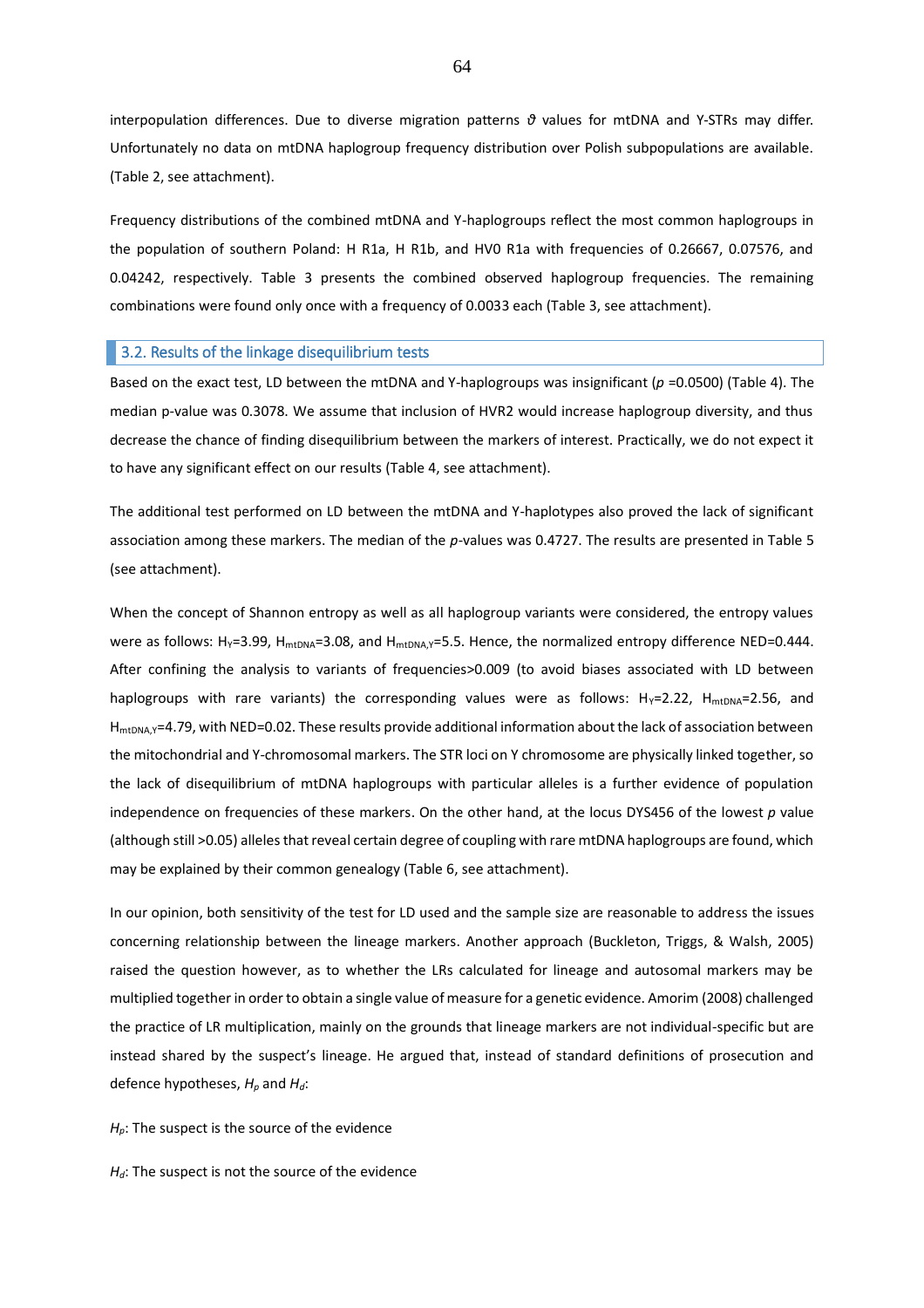the prosecution and defence hypotheses should rather be stated:

*H'*<sub>*p*</sub>: The suspect or a lineage relative is the source of the evidence

*H'<sub>d</sub>*: Neither the suspect nor a lineage relative is the source of the evidence,

when lineage markers are used for genetic analysis. Due to these reasons, Amorim concluded that "the combination of likelihood ratios from the two sources of data should be avoided." Our previous experience and the results presented in this manuscript are contrary to Amorim's suggestion. Unless the circumstances of an individual case suggest differently, there seems to be neither a logical nor a legal basis for changing the prosecution hypothesis from *H<sup>p</sup>* to *H'p*, i.e. for incriminating individuals with no prior evidence of being the sample donor. Moreover, if the possibility of mutation is neglected, then the likelihood values of the two hypotheses *H<sup>p</sup>* and *H'<sup>p</sup>* would be identical for lineage markers. In both instances, the match probability refers to a hypothetical case when two unrelated individuals share a DNA profile. This means that both defence hypotheses, *H<sup>p</sup>* and *H'<sup>p</sup>* are also formally the same. With this in mind, the LR is also the same for all members of the suspect's lineage (Balding & Nichols, 1994; Cockerton, McManus, & Buckleton, 2012). The main reason for legal disregarding the question of lineage markers in the familial search is apparently the use of autosomal markers that offer high expected power of exclusion of also close relatives from being the source of the evidence. According to Walsh et al. (2008) for two individuals with identical Y haplotypes, the mean time span back to their common ancestor is about ten generations. Consequently, a distant relationship may be assumed given that the increase in shared autosomal alleles is very low. The similar relationship is apparent for mtDNA. Previous analyses of autosomal STR loci revealed that *θ* value for the population of southern Poland was negligible (Wolańska-Nowak, 2000; Wolańska-Nowak, 2007). Nowadays, its updated substructure based on distributions of autosomal, mitochondrial, and Y-chromosomal markers demonstrates high degree of differentiation without major nonrandom population processes, including drift. The advantage of combining both marker systems was shown by Ayadi et al. ( 2007) In five out of seven disputable paternity cases Y-STRs were more informative for the inclusion when compared to autosomal STRs, but were similarly or less informative when maternal data were considered. These authors multiplied LRs obtained for Y STR and autosomal STRs assuming *a priori* independence. This approach is particularly useful in analyses of deficiency or mutational cases.

## 4. Conclusions

In 330 samples from southern Poland a total of 32 different mitochondrial, 17 Y-haplogroups, and 91 combined haplogroups were observed. We proved that there was no association between the Y-STR and mtDNA polymorphisms based on the population of southern Poland. In our opinion, the problem of a possible relationship between the lineage markers should be explored empirically for each population of interests. As long as the frequency estimation is aided by large databases (YHRD, EMPOP), the theta correction appears unnecessary. If autosomal data are available, low match probability values allow exclusion of the suspect's parents, siblings and offspring from being the source of the evidence. This is not the case when considering the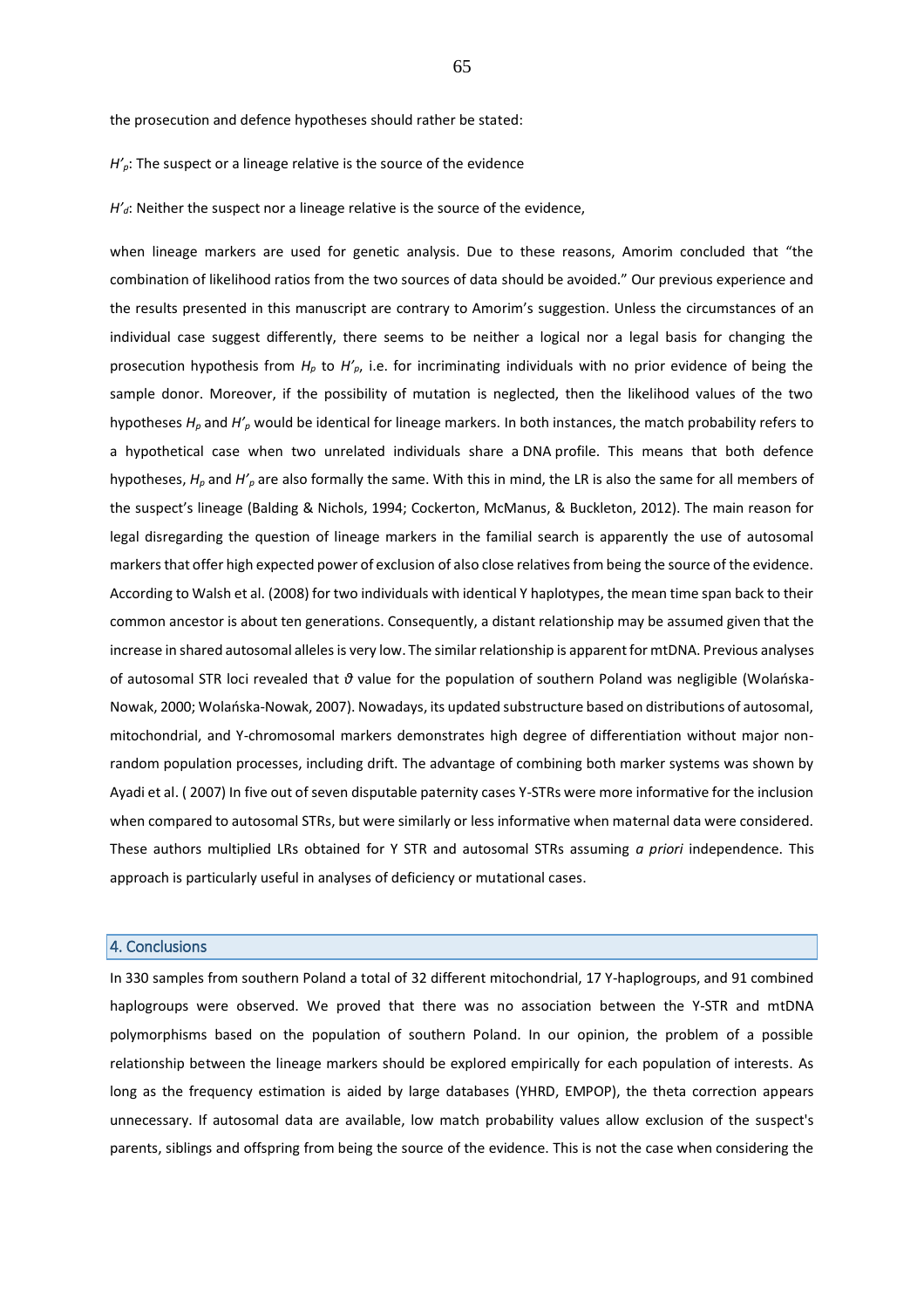lineage markers separately. The obtained results provide acceptable arguments for the use of product rule for LR values derived from different types of genetic polymorphisms, without any further assumptions.

## References

Aitken, C.G.G., Taroni, F. (2004) Statistics and the Evaluation of Evidence for Forensic Scientists. Statistics in Practice. *John Wiley & Sons*

Amorim, A.A. (2008) Cautionary note on the evaluation of genetic evidence from uniparentally transmitted markers. *Forensic Science International Genetics, 2*(4), 376-378. doi: 10.1016/j.fsigen.2008.04.001

Athey, T.W. (2006) Haplougroup prediction from Y-STR values using a Bayesian-allele-frequency approach. *Journal of Genetic Genealogy, 2*, 34-39

Ayadi, I., Mahfoudh-Lahiani, N., Makni, H., Ammar-Keskes, L., Rebai, A. (2007) Combining autosomal and Ychromosomal short tandem repeat data in paternity testing with male child: methods and application. *Journal of Forensic Sciences, 52*(5), 1068-1072. doi: 10.1111/j.1556-4029.2007.00513.x

Badro, D.A., Douaihy, B., Haber, M., Youhanna, S.C., Salloum, A., Ghassibe-Sabbagh, M., Johnsrud, B., Khazen, G., Matisoo-Smith, E., Soria-Hernanz, D., Spencer Wells, R., Tyler-Smith, C., Platt, D.E., Zalloua, P.A. (2013) Y-Chromosome and mtDNA Genetics Reveal Significant Contrasts in Affinities of Modern Middle Eastern Populations with European and African Populations. *PLOS One, 8*(1), e54616. doi: 10.1371/journal.pone.0054616

Balding, D.J., Nichols, R.A. (1994) DNA profile match probability calculation: how to allow for population stratification, relatedness, database selection and single bands. *Forensic Science International, 64*(2-3), 125-140. doi: org/10.1016/0379-0738(94)90222-4

Brion, M.B., Quintans, M., Zarrabeitia, A., Gonzalez-Neira, A., Salas, V., Lareu, C., Tyler-Smith, C., Carracedo, A. (2004) Micro-geographical differentiation in Northern Iberia revealed by Y-chromosomal DNA analysis. *Gene 329*, 17-25. doi: 10.1016/j.gene.2003.12.035

Buckleton, J., Triggs, C.M., Walsh, S.J. (eds) (2005) Forensic DNA evidence interpretation. *CRC Press*

Buckleton, J.S., Krawczak, M., Weir, B.S. (2011) The interpretation of lineage markers in forensic DNA testing. *Forensic Science International Genetics, 5*(2), 78-83. doi: 10.1016/j.fsigen.2011.01.010

Budowle, B., Ge, J., Aranda, X., Planz, J., Eisenberg, A., Chakraborty, R. (2009) Texas population substructure and its impact of estimating the rarity of Y haplotypes from DNA evidence. *Journal of Forensic Sciences, 54*(5), 1016- 1021. doi: 10.1111/j.1556-4029.2009.01105.x

Cockerton, S., McManus, K., Buckleton, J.S. (2012) Interpreting lineage markers in view of subpopulation effects. *Forensic Science International Genetics, 6*(3), 393-397. doi: 10.1016/j.fsigen.2011.04.020

Lee, H.Y., Song, I., Ha, E., Cho, S-B., Yang, W.I., Shin, K.J. (2008) mtDNAmanager: a Web-based tool for the management and quality analysis of mitochondrial DNA control-region sequences. *BMC Bioinformatics 9*, 483- 498. doi: 10.1186/1471-2105-9-483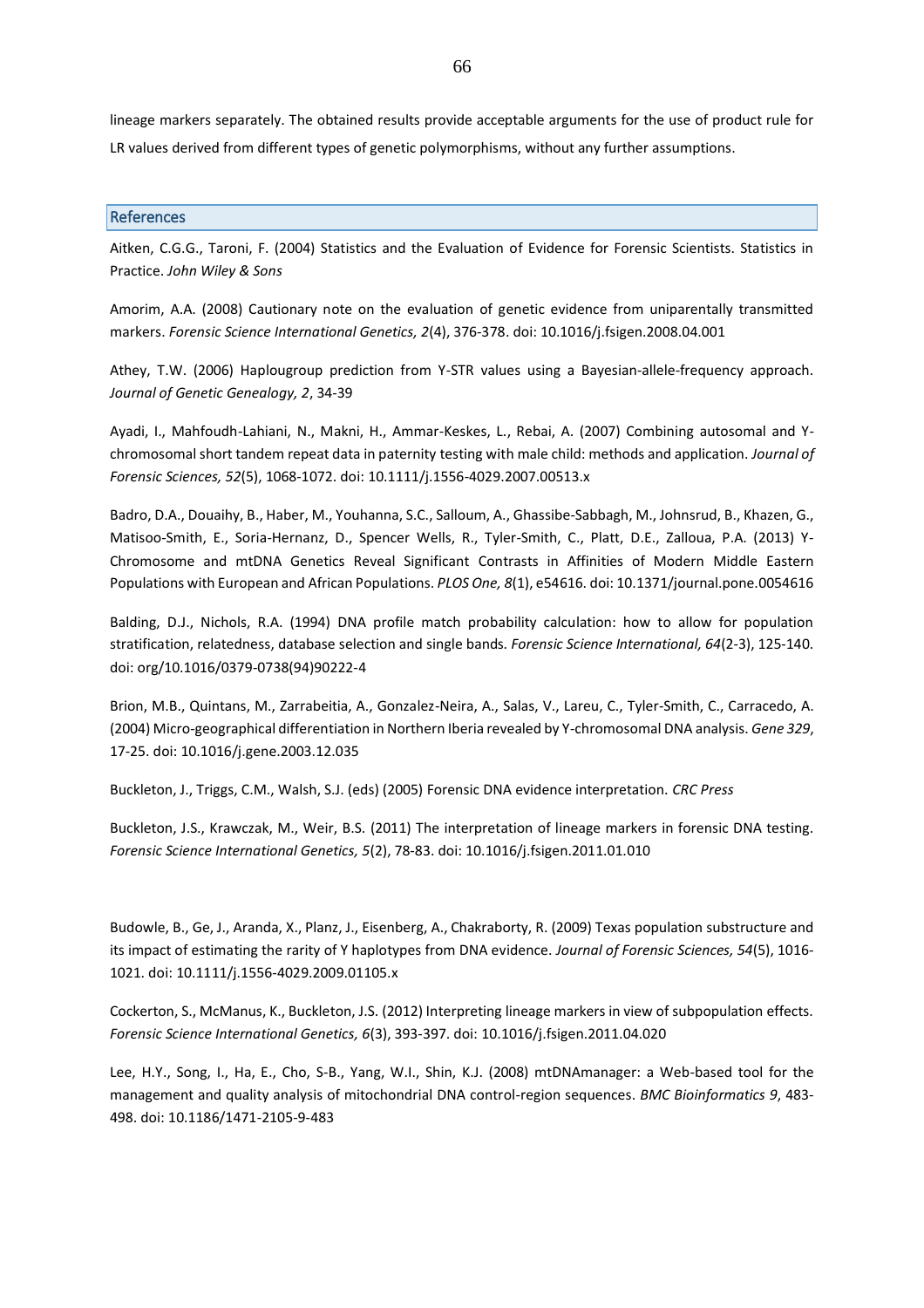Muzzio. M., Ramallo, V., Motti, J.M.B., Santos, M.R., López Camelo, J.S., Bailliet, G. (2011) Software for Yhaplogroup predictions: a word of caution. *International Journal of Legal Medicine, 125*(1), 143-147. doi: 10.1007/s00414-009-0404-1

Pepinski, W., Niemcunowicz-Janica, A., Skawronska, M., Koc-Zorawska, E., Janica, J., Soltyszewski, I. (2004a) Ychromosome STR haplotypes in a population sample of the Byelorussian minority living in the northeastern Poland. *Forensic Science International, 140*(1), 117-121. doi: 10.1016/j.forsciint.2003.11.003

Pepinski, W., Niemcunowicz-Janica, A., Skawronska, M., Koc-Zorawska, E., Janica, J., Soltyszewski, I. (2004b) Ychromosome STR haplotypes and alleles in the population sample of Old Believers residing in the Northeastern Poland. *Forensic Science International,* 143(1), 65-68. doi: 10.1016/j.forsciint.2004.02.009

Peričić, M.L., Lauc, B., Martinović Klarić, I., Rootsi, S., Janićijević, B., Rudan, I., Terzić, R., Čolak, I., Kvesić, A., Popović, D., Šijački, A., Behluli, D., Dorđević, L., Efremovska, D.D., Bajec, B.D., Stefanović, R., Villems, R., Rudan, P. (2005) High-Resolution Phylogenetic Analysis of Southeastern Europe Traces Major Episodes of Paternal Gene Flow Among Slavic Populations. *Molecular Biology and Evolution, 22*(10), 1964-1975. doi: org/10.1093/molbev/msi185

Raymond, M., Rousset, F. (1995) An Exact test For Population Differentiation. *Evolution, 49*(6), 1280-1283. doi: 10.1111/j.1558-5646.1995.tb04456.x

Roewer, L., Kayser, M., de Knijff, P., Anslinger, K., Caglia, A., Corach, D., F́uredi, S., Geserick, G., Henke, L., Hidding, M., Kargel, H.J., Lessig, R., Nagy, M., Pascali, W.L., Parson, W., Rolf, B., Schmitt, C., Szibor, R., Teifel-Greding, J., Krawczak, M. (2000) A new method for the evaluation of matches in non-recombining genomes: application to Y-chromosomal short tandem repeat (STR) haplotypes in European males. *Forensic Science International, 114*(1), 31-43

Roostalu, U., Kutuev, I., Loogväli, E-L., Metspalu, E., Tambets, K., Reidla, M., Khusnutdinova, E.K., Usanga, E., Kivisild, T., Villems, R. (2007) Origin and Expansion of Haplogroup H, the Dominant Human Mitochondrial DNA Lineage in West Eurasia: The Near Eastern and Caucasian Perspective. *Molecular Biology and Evolution, 24*(1), 436-448. doi: 10.1093/molbev/msl173

Siegert, S., Roewer, L., Nothnagel, M. (2015) Shannon's equivocation for forensic Y-STR marker selection. *Forensic Science International Genetics, 16,* 216-225. doi: 10.1016/j.fsigen.2015.02.001

Walsh, B., Redd, A.J., Hammer, M.F. (2008) Joint match probabilities for Y chromosomal and autosomal markers. *Forensic Science International*, *174*(2-3), 234-238. doi: 10.1016/j.forsciint.2007.03.014

Wolańska-Nowak, P. (2000) Application of subpopulation theory to evaluation of DNA evidence. *Forensic Science International, 113*(1-3), 63-69

Wolańska-Nowak, P. (2007) On the subtle Southern Polish population subdivision. *Problems of Forensic Sciences, 69,* 265-279

Wolańska-Nowak, P., Branicki, W., Parys-Proszek, A., Kupiec, T. (2008) Examples of combining genetic evidence - Bayesian network approach. *Forensic Science International Genetics Supplement Series, 1,* 669-670

Wolańska-Nowak, P., Branicki, W., Parys-Proszek, A., Kupiec, T. (2009) A population data for 17 Y-chromosome STR loci in South Poland population sample – some DYS458.2 variants uncovered and sequenced. *Forensic Science International Genetics, 4*(1), 43-44. doi: org/10.1016/j.fsigen.2009.04.009